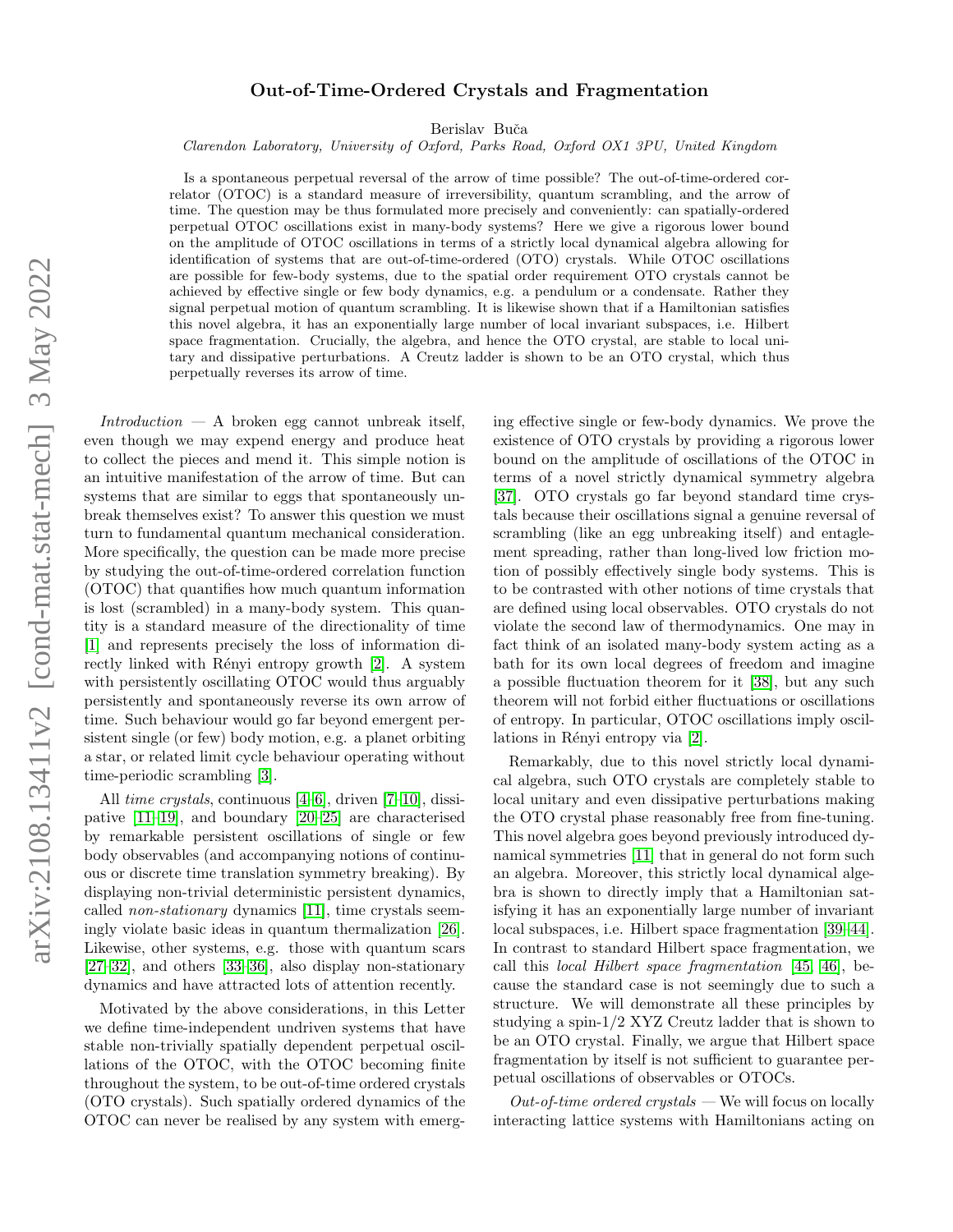some number of sites  $N$  such that the full Hilbert space is  $d^N$ -dimensional with d being the dimension of one site. These may be written as,  $H = \sum_{|x-y|=A} h_{x,y}$ , where the distance between the sites  $x, y \Lambda$  is finite. A strictly local operator is  $B_x = b_{x,y}|_{|x-y|=\Lambda}$  because it acts non-trivially only a finite number of neighboring sites (between  $x$  and  $y).$ 

In order to proceed a useful concept will be dynamical symmetries [\[11\]](#page-4-7), which have been successfully applied for calculating dynamics of various non-stationary systems. Dynamical symmetries are extensive operators A satisfying  $[H, A] = \omega A$ . Systems for which this theory has been applied include isolated time crystals [\[47\]](#page-5-9), Floquet time crystals [\[48](#page-5-10)[–50\]](#page-5-11), dissipative time crystals [\[11,](#page-4-7) [12,](#page-4-13) [51\]](#page-5-12), synchronization [\[11,](#page-4-7) [52,](#page-5-13) [53\]](#page-5-14), and, when further extended, quantum many-body scars (e.g. [\[54–](#page-5-15)[59\]](#page-5-16)). Dynamical symmetries, which should not be confused with those of the same name in classical physics [\[60\]](#page-5-17) and nuclear physics [\[61\]](#page-5-18), are generalisations of spectrum generating algebras [\[62\]](#page-5-19) to the space of local or extensive operators. Instead of extensive, here we will assume strictly local dynamical symmetries (in the sense above).

Let us now precisely define an *out-of-time ordered* crystal (OTO crystal) based on generalised out-of-timeordered correlation functions,

<span id="page-1-0"></span>
$$
C_{W_xV_y}(t_1, t_2) = -\langle [W_x(t_1), V_y(0)][W_x(t_2), V_y(0)] \rangle_{\beta},
$$

for some strictly local observables  $W_x$  and  $V_x$ . Here the average is taken over the equilibrium state  $\langle \bullet \rangle_{\beta} =$  $\mathrm{tr}[\frac{e^{-\beta H}}{\ln[e^{-\beta H}]}$  $\frac{e^{-\beta H}}{\ln[e^{-\beta H}]}\bullet]$ . Intuitively, the OTOC quantifies information propagation from observable  $W$  at point  $x$  to  $V$  at point y at times  $t_1, t_2$ . Clearly, if the system is decoupled between site x and y, then  $C_{W_xV_y}(t_1,t_2) = 0$ . Generic behaviour for systems with finite local Hilbert spaces is saturation to some maximum constant value [\[63\]](#page-5-20) for finite  $|x-y|$  in finite  $t_1, t_2$ .

This motivates the definition of OTO crystals as those systems for which we have persistent oscillations at some frequencies  $\omega_{1,2} \neq 0$  for some observables  $W_x$  and  $V_y$ , i.e. the OTOC spectral function at frequencies  $\omega_{1,2}$  is,

$$
\mathcal{F}_{W_x V_y}(\omega_1, \omega_2) =
$$
\n
$$
\lim_{T \to \infty} \left| \frac{1}{T^2} \int_0^T dt_1 \int_0^T dt_2 e^{i\omega_1 t_1 + i\omega_2 t_2} C_{W_x V_y}(t_1, t_2) \right| > 0,
$$
\n(1)

so that for all  $W_x, W_y$  with finite  $|x-y|$  there are some finite times  $t_1, t_2$  for which  $C_{W_xV_y}(t_1, t_2) \neq 0$ , and the number (or more generally measure) of  $\omega_{1,2}$  for which  $\mathcal{F}_{W_xV_y}(\omega_1,\omega_2)$  is finite (non-zero) grows with distance  $|x-y|$ . The latter formal criterium means that the timescales of the oscillations depend on the length scales, as expected from an interacting many-body effect because more frequencies enter at different distances. Moreover, we require that this property is stable to generic local perturbations, both dissipative and unitary.

The spatial modulation criterium of  $\mathcal{F}_{W_xV_y}(\omega_1, \omega_2)$ can never be met by a non-interacting system or a disconnected collection of finite systems because in those cases the OTOC would be identically 0 for at least some  $W_x, W_y$ . The criteria, although at first glance rather formal, actually implies our desired requirement that oscillations in the OTOC indicate a perpetual increase and decrease of how much the quantum information is "scrambled" throughout the system [\[64–](#page-5-21)[66\]](#page-5-22). The stability criteria eliminates integrable systems, and ensures that the OTO crystal phase is not too fine-tuned. It should be however contrasted with discrete time crystals [\[7,](#page-4-5) [8,](#page-4-14) [67\]](#page-5-23) that are stable to generic extensive perturbations. Our very strict criteria thus likely provide for the most similar behaviour to perpetual motion without violating the second law.

A sufficient criteria for persistent oscillations in the OTOC [\(1\)](#page-1-0) is a simple closure condition given in [\[68\]](#page-5-24). To check the OTO crystal criterium it is sufficient to only give the lower bound in case  $\omega_1 = -\omega_2 = \omega$ , which we call  $\mathcal{F}_{W V}(x, y, \omega)$ . In that case a novel OTOC spectral function lower bound is,

<span id="page-1-1"></span>
$$
\mathcal{F}_{WV}(x, y, \omega) \geq A^{\dagger} \mathcal{B} \mathcal{A}, \tag{2}
$$

where the vector,

$$
\mathcal{A}_k = -2 \sum_{m,\{z=1,2\}} (-1)^m \delta_{\omega,\omega_{km,z}} e^{-\beta(\delta_{z,2}\omega_k - \delta_{z,1}\omega_{km,z})} \times
$$

$$
\left[ \langle W_x D_{k,m,z} \rangle_\beta \right],
$$

with the crucial closure condition  $\sum_{m} D_{k,m,1} = V_y A_k^{\dagger}$ ,  $\sum_{m} D_{k,m,2} = A_k^{\dagger} V_y$ ,  $[H, D_{k,m,z}] = \omega_{km,z} D_{k,m,z}$ ,  $\delta$  is the delta function and  $k$  labels the distinct dynamical symmetries.This closure conditions states that overlap with dynamical symmetries is not enough for OTOC oscillations of observables  $V_y$ .  $V_y$  must close under multiplication with a strictly dynamical symmetry  $A_k$  into another set of dynamical symmetries  $D_{k,m,z}$ . The matrix  $\mathcal{B}_{k,j} = \langle A_k^{\dagger} A_j \rangle_{\beta}$  is Hermitian. The expression is seemingly complicated, but is intuitive. It says that the bound is 0 if  $W_x$  has the same overlap with  $V_y A_k^{\dagger}$  and  $A_k^{\dagger} V_y$ . This immediately implies that it is 0 for non-interacting systems, as needed, and implies that  $A_k$  needs to be an operator that is genuinely many-body, i.e. connecting  $x$ and y beyond the disconnected correlator level. This is an algebraic manifestation of the spatial modulation requirement above. The expression simplifies considerably at infinite temperature  $\beta = 0$ .

By construction, strictly local dynamical symmetries commute with any operator that is outside their support, i.e.  $[A_k, X] = 0$ , if X acts trivially on the support of  $A_k$ Λ. Therefore, their existence is stable to any such local perturbation whether dissipative or unitary. However, remarkably, further stability is also possible, as we will see later in the example.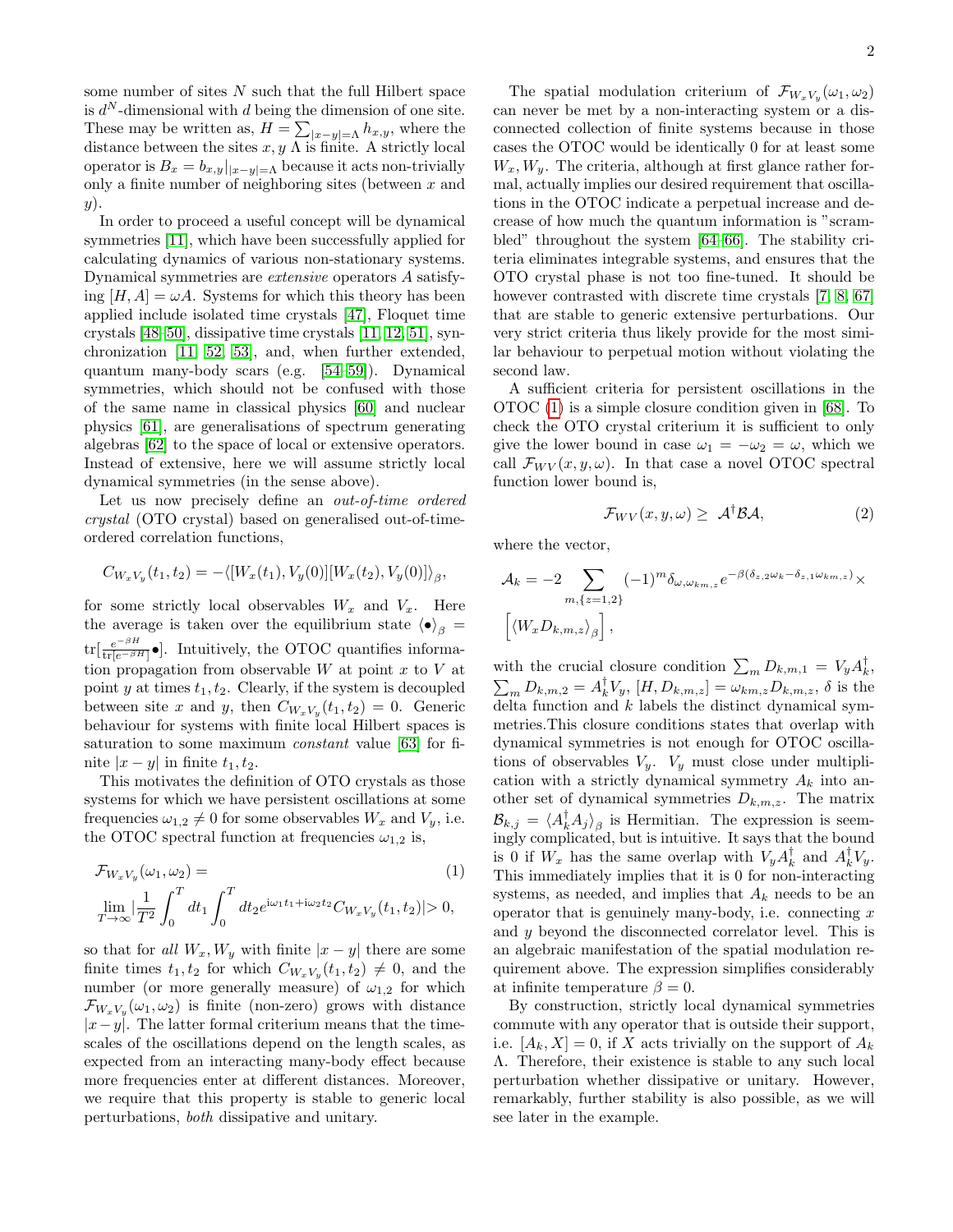Fragmentation, frustration and strictly local dynamical symmetries – Before moving on to the example, let us discuss the connection to fragmentation. Hilbert space fragmentation [\[41\]](#page-5-25) is characterised by decomposition of the Hamiltonian into an exponential number of spatially disconnected invariant subspaces. The dimensions of these subspaces may range from finite to those whose size grows exponentially with the system size. Consider the influence of this on the time evolution of a local observable  $\langle O(x, t) \rangle$  in a large, but finite system,

<span id="page-2-1"></span>
$$
\langle O(x,t)\rangle = \sum_{j,k} e^{it(E_j - E_k)} \langle E_j | O_x | E_k \rangle \langle \psi | E_j \rangle \langle \psi | E_k \rangle^*,
$$

where  $H |E_k\rangle = E_k |E_k\rangle$  and we have assumed that the Hamiltonian is block diagonalized. If the blocks do not have special structure, an initial state will connect all blocks for generic observables. Even if the initial state is contained in only one exponentially large block, one may still invoke eigenstate dephasing [\[69\]](#page-5-26) within the block itself that will lead to relaxation. If the block is finite, then dephasing is not possible inside the block. However, eigenstate thermalization which states that off-diagonal terms  $\langle E_i | O_x | E_k \rangle$ ,  $j \neq k$ , will be exponentially surpressed in system size, implies generically thermalization and relaxation even for finite blocks.

If, however, the subspaces are local, i.e. there is a projector  $P_x^n$  to a necessarily finite eigenspace  $|E_n\rangle$ , which is strictly local, then clearly this immediately implies the existence of a strictly local conservation law  $[H, P_x^n] = 0$ , rendering the system non-ergodic. This we call local fragmentation.

Importantly, this alone is not sufficient to guarantee persistent oscillations because the eigenspace may be degenerate (e.g. due to flat bands [\[70–](#page-5-27)[73\]](#page-5-28)). If the eigenspace is not degenerate, then operators of the form  $A_x = \mathbb{1} \otimes |E_i\rangle \langle E_k| \otimes \mathbb{1}$  are strictly local dynamical symmetries satisfying,  $[H, A_x] = (E_j - E_k)A_x$ , [\[37\]](#page-5-3). The 1 denotes the rest of the system on which the operator acts trivially, which, for future purposes of studying the Creutz ladder, we split into a left and right part. By previous arguments [\[47,](#page-5-9) [48\]](#page-5-10), the existence of such operators implies persistent oscillations of observables. Conversely, if there exists a strictly local dynamical symmetry  $A_x$ , there is a strictly local conservation law  $Q_x = [A_x, A_x^{\dagger}],$ that may be diagonalized. If  $Q_x$  exists for a number of x that is a finite fraction of the volume, then fragmentation into local subspaces happens. However, in true fragmentation such subspaces are not in general local. Therefore, it is useful to check whether a fragmented models has dynamical symmetries, as exact results are then possible for quenches [\[47\]](#page-5-9), correlation functions [\[47,](#page-5-9) [48\]](#page-5-10) and, as we shall see here, OTOCs. Finally, similarity between fragmentation and strictly local weak symmetries [\[74\]](#page-5-29) has also been noted for open quantum systems [\[75\]](#page-5-30).

Local fragmentation has been associated with frustration in [\[45\]](#page-5-7). However, frustration is not needed for local

fragmentation. In fact, what is sufficient is the existence of a strictly local conservation law  $R_x$  (not to be confused from the one we called  $Q_x$ ) that has a non-degenerate subspace. From now on we will include all conservation laws  $Q_x$  into the set of dynamical symmetries  $A_x$  because they are special cases of dynamical symmetries with frequency 0.

Example:  $spin-1/2$  XYZ Creutz ladder — The spin-1/2 XYZ Creutz ladder exhibits local fragmentation. It is given by the Hamiltonian,

$$
H = J \sum_{x,\alpha} \Delta_{\alpha} s_{x,1}^{\alpha} s_{x,2}^{\alpha} + \Delta_{\alpha}^{\prime} (s_{x,1}^{\alpha} + s_{x,2}^{\alpha}) (s_{x+1,1}^{\alpha} + s_{x+1,2}^{\alpha}),
$$
\n(3)

where  $s_{x,y}^{\alpha}$ ,  $\alpha = x, y, z$  is a spin-1/2 Pauli matrix acting on the site indexed by the rung  $x = 1...N$  and leg  $y =$ 1, 2 (see Fig. [1\)](#page-2-0).

The model is not frustrated, but has a strictly local reflection symmetry  $R_x$  on each rung x. Crucially, the −1 subspace of this operator is not degenerate, with projector  $P_x = \mathbb{1}_{2^{x-1}} \otimes (\ket{\uparrow\downarrow} - \ket{\downarrow\uparrow}) (\bra{\uparrow\downarrow} - \bra{\downarrow\uparrow}) \otimes \mathbb{1}_{2^{N-x}}$ and  $\mathbb{1}_n$  being the  $n \times n$  identity matrix. Take any 2M–site subsystem  $\Lambda_{M,x}$  (M neighboring rungs to the right of rung x) with Hamiltonian  $H_x^{(M)}$ . It is easy to see due to the aforementioned conservation of  $P_x$ and the trivial topology of the ladder, any operator of the form  $A_{nm}^{(M)}(x) = P_x |n\rangle_{M-2} \langle m|_{M-2} P_{x+M-1}$  with  $H^{(M)}) \ket{k}_M = E_k \ket{k}_M$  is a strictly local dynamical symmetry with  $[H, A_{nm}^{(M)}(x)] = (E_n^{(M)} - E_m^{(M)}) A_{nm}^{(M)}(x)$ . Note the existence of a strictly local symmetry  $R_x$  with nondegenerate subspace is neither necessary [\[76\]](#page-5-31) nor sufficient [\[37\]](#page-5-3) to obtain strictly local dynamical symmetries.

Importantly, the existence of dynamical symmetries immediately implies that observables do not relax, even at infinite temperatures and for quenches from generic initial states. This means that the system has a stronger property than quantum many-body scarring (cf. [\[77\]](#page-5-32)). It also implies the existence of l-bits (or strictly local conservation laws)  $[A_{nm}^{(M)}(x), A_{m'n'}^{(M')}(y)]$  for  $\omega_{mn}^{(M)} = \omega_{m'n'}^{(M')}$ with  $\omega_{mn}^{(M)} = E_m^{(M)} - E_n^{(M)}$ . These generalise the ones



<span id="page-2-0"></span>FIG. 1. The spin-1/2 XYZ Cruetz ladder with  $\Delta_{\alpha}$  (yellow) and  $\Delta_{\alpha}^{'}$  (pink) interactions. The model is reflection symmetric along each rung x. Strictly local dynamical symmetries  $A_{nm}^{(M)}(x)$  contain projectors  $P_x/P_{x+M-1}$  on their boundaries defined in the text.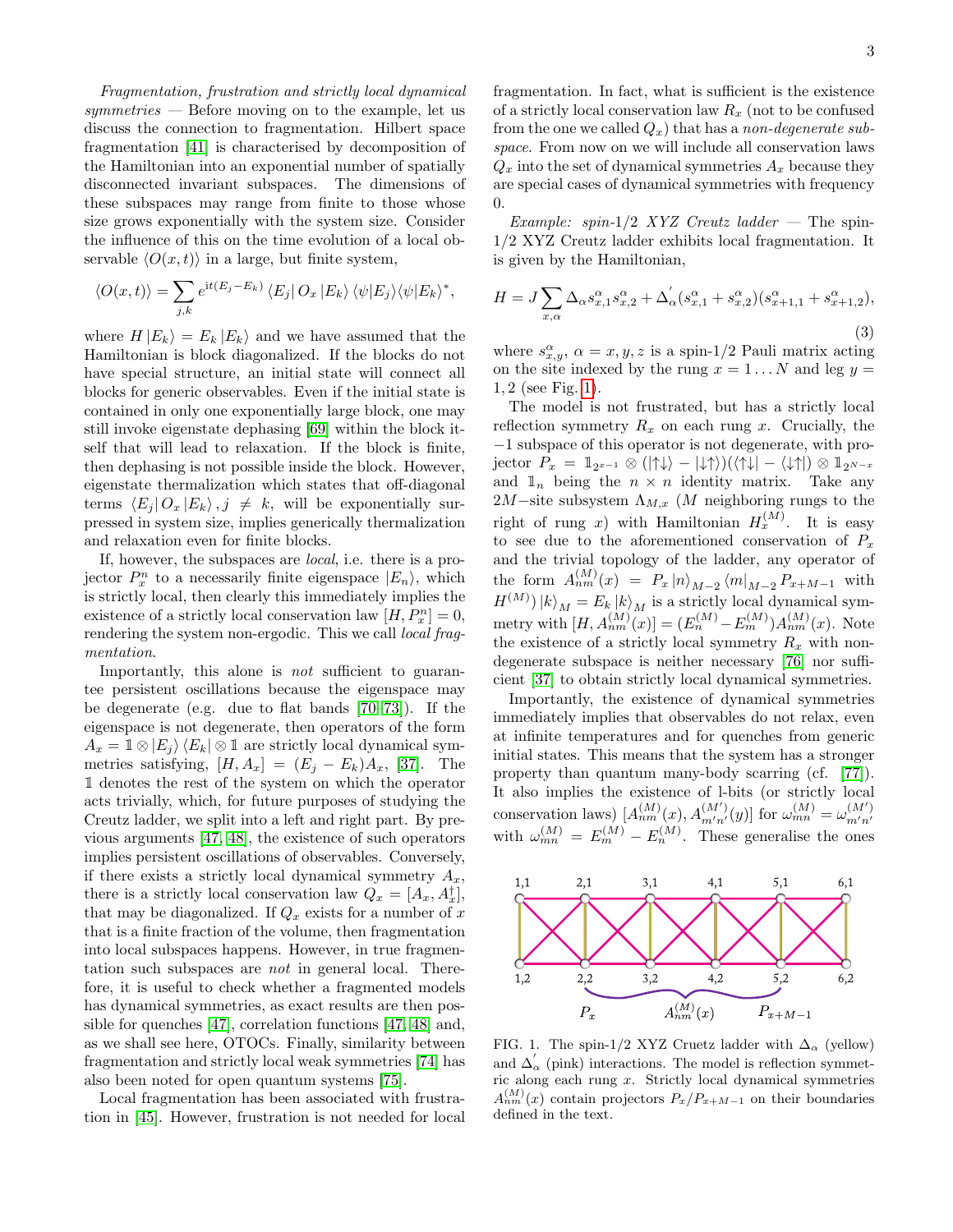studied in [\[73\]](#page-5-28) and split the system along −1 sectors.

We may also easily apply the bound [\(2\)](#page-1-1) to an observable  $V_y$  by picking a subsystem of M sites and writing  $V_y$ in the eigenbasis of  $H_x^{(M)}$ . Focusing only on one choice of  $H_z^{(M)}$  acting non-trivially only on  $\Lambda_{M,z}$  at infinite temperature  $\beta = 0$  the lower bound  $\mathcal{F}_{WV}^{(M,z)}(x, y, \omega)$  takes the compact form (using orthonormality of the eigenstates of  $H_z^{(M)}$ ),

$$
\mathcal{F}_{WV}^{(M,z)}(x, y, \omega) =
$$
\n
$$
4\sum_{m,n}^{\infty} \sum_{k,j}^{\infty} v_{kj} \text{tr}[W_x(A_{nj}^{(M)}(z) - A_{km}^{(M)}(z))] \big|^2,
$$
\n(4)

with  $v_{kj} = \text{tr}(V_y A_{jk})$  being chosen to have the same phase, and where the sums  $\sum$  go over only those  $n, j$ and j, m such that  $\omega = \omega_{M,nj} = \omega_{M,km}$ ,  $\omega_{M,nm} :=$  $E_n^{(M)} - E_m^{(M)}$ . By decomposing the various subspaces of H into the  $\{+1, -1\}^{\otimes N}$  subspaces of all the  $R_x$  we can ensure orthonormality of all the overlapping  $A_{nj}^{(M)}(z)$ strictly local dynamical symmetries. The maximal bound is therefore the simple sum over the bounds of each subspace from [\(4\)](#page-3-0). We plot the OTOC spectral function bound for a many-body observable  $W_x = V_x = s_{x,1}^z s_{x,2}^z$ , for several separations  $y - x$  (Fig. [2\)](#page-3-1) and for the minimal M that has finite overlap with  $W_x, V_y$ . The larger the separation the more frequencies come into the bound showing that it is indeed a OTO crystal according to our definition. As numerically observed in [\[45\]](#page-5-7), despite localization, the OTOC becomes finite for finite  $|x-y|$ . Note the difference to MBL that does not have persistent OTOC oscillations because of dephasing of l-bits [\[78\]](#page-5-33). To see how fast the bound saturates in Fig.  $2 b$ ) we compare the spectral OTOC bound coming from various M for  $y-x=1$ . As M is increased, the corresponding dynamical symmetries  $A_{nm}^{(M)}(x)$  become less local and have lower overlap with local operators.

More frequencies come into the dynamics, which become exponentially more dense and incommensurate (as seen in the inset of Fig. [2](#page-3-1) b), as expected due to the exponential growth of dimension of  $H^{(M)}$ . This leads to eigenstate dephasing [\[69\]](#page-5-26), i.e. destructive interference, indicating that only a few  $M$  are sufficient to saturate the bound. This also explains the numerical observation of [\[45\]](#page-5-7) that the smallest subspaces contribute signficantly to the OTOC in particular in the long-time limit: the bound presented here is by construction an infinite time average. The model is even more stable than OTO crystals generally because the only local perturbations that can break  $A_{nm}^{(M)}$  are those that break the local reflection symmetry  $R_x$ . The OTO crystal is thus further protected by this symmetry.

 $Conclusion$  — We have shown that quantum manybody systems can spontaneously reverse their own arrow of time, as quantified by OTOC [\[1,](#page-4-0) [2\]](#page-4-1), without violating the laws of thermodynamics. We call such systems OTO

<span id="page-3-0"></span>

<span id="page-3-1"></span>FIG. 2. a) The lower bound for the OTOC spectral function for  $W_{x/y} = s_{x/y,1}^z s_{x/y,2}^z$  for various separations y using  $A_{nj}^{(M)}(z)$  with the smallest non-trivial M. b) The same bound for  $y = 1$  and various M. The inset confirms that the density of  $distinct$  frequencies scales exponentially with  $M$  implying that larger M become quickly irrelevant due to dephasing. Data for  $\Delta_x = \Delta_y = 2$ ,  $\Delta_z = \Delta_x' = 1$ ,  $\Delta_y' = \Delta_z' = 1/2$ .

crystals - their out-of-time-ordered correlations display both finite frequency oscillations and non-trivial spatial dependence of these frequencies. OTO crystals are stable to both local unitary and dissipative perturbations. OTO crystals cannot be formed by non-interacting models or with one single effective degree of freedom. Rather than having such trivial dynamics at constant entropy, they have oscillations of many-body scrambling itself. We have rigorously shown that the OTO crystal behaviour is implied by the existence of strictly local dynamical symmetries that were used to bound the amplitude of the OTOC oscillations. Furthermore, strictly local dynamical symmetries imply a type of local Hilbert space fragmentation, that should be contrasted with true fragmentation [\[41\]](#page-5-25), which does not seemingly guarantee persistent oscillations by itself. However, whether such oscillations are possible without strictly local dynamical symmetries remains an open question in particular in light of the OTOC study in [\[43\]](#page-5-34). Connecting true fragmentation with the existence of conservation laws [\[79\]](#page-6-0) could be used to study such a question. A simple example of an OTO crystal, a spin-1/2 XYZ Creutz ladder, was given.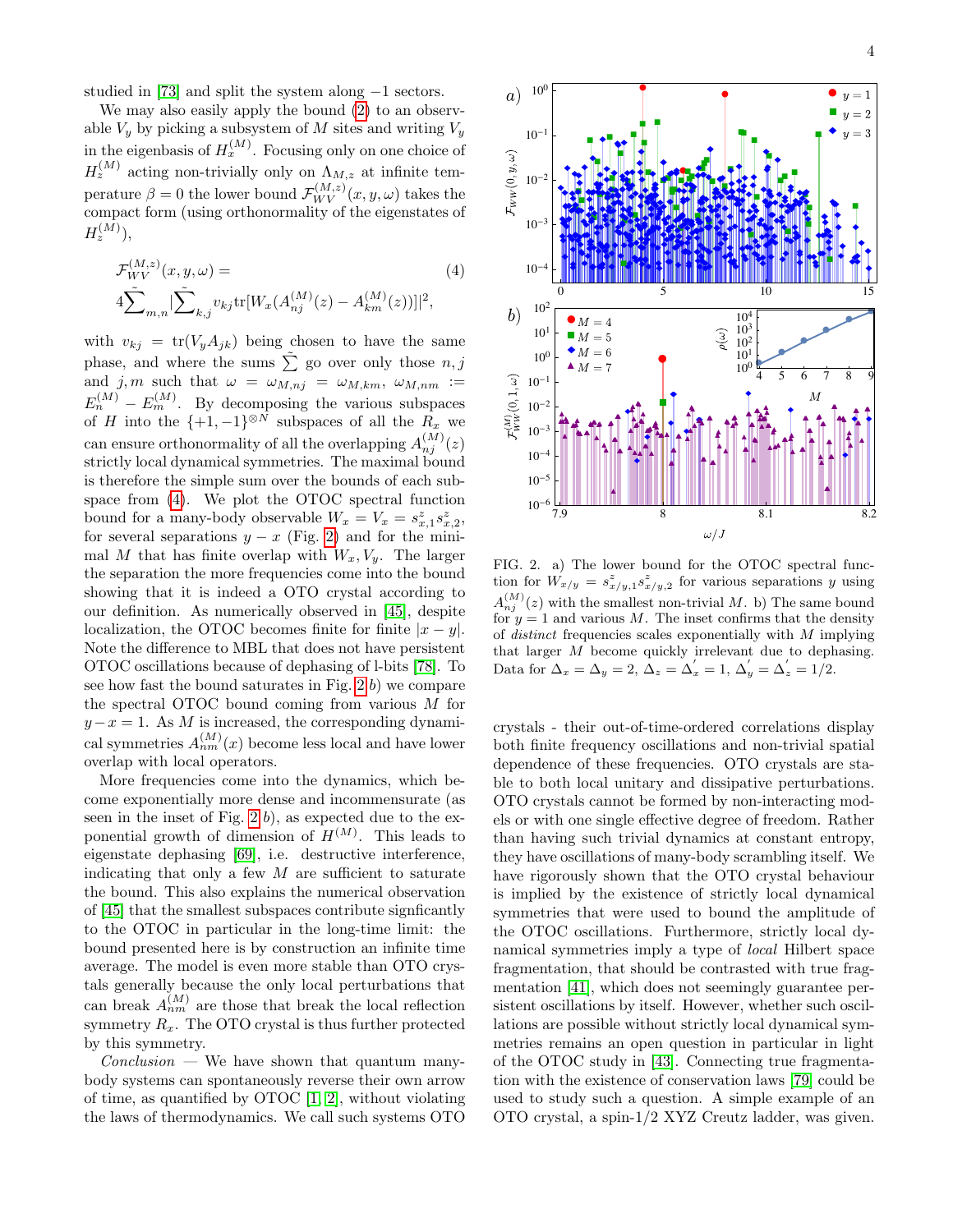It essentially partitions itself into blocks of increasing size that partially constrains quantum information flow causing it to move back and forth, until dephasing is achieved for large enough blocks.

The results open many other interesting avenues for further exploration. Importantly, can recent highly successful hydrodynamic theories [\[80–](#page-6-1)[82\]](#page-6-2), account for OTO crystals? The introduced notion of stability to local perturbations is reminiscent of topological quantum order [\[83\]](#page-6-3), but, it is now present even at finite temperatures and frequencies. Can this similarity be exploited to have dynamical topological quantum information processing at finite temperatures in interacting systems? Likewise, oscillating entanglement could have important implications for quantum information processing and metrology [\[84\]](#page-6-4). Another general question is what do oscillations in the OTOC imply for entanglement [\[85\]](#page-6-5) and transport [\[51\]](#page-5-12). Finally, OTO crystals could be identified in other systems, even though all the known non-stationary quantum many-body systems (e.g. [\[11,](#page-4-7) [37,](#page-5-3) [47\]](#page-5-9)) posses only one frequency of oscillations and do not display non-trivial spatial dependence in that frequency. Can OTO crystals be achieved without constrained dynamics? In particular, it would be interesting to explore gravitational waves in holographically dual models displaying such oscillations [\[86,](#page-6-6) [87\]](#page-6-7). Connections to spontaneous dynamical phase transitions [\[88\]](#page-6-8) will be explored. Finally, a possibly experimental implementation using a bosonic Creutz ladder with circuit QED could simulate our spin-1/2 model in the hard-core limit of the bosonic system [\[89\]](#page-6-9). Likewise, experimental protocols for measuring OTOC exist, e.g. [\[1,](#page-4-0) [90\]](#page-6-10), making our OTO crystal potentially experimentally relevant

 $Acknowledgements$  — Assistance from V. Jukić Buča with Figure 1 and useful comments from C. Booker, O. Castro Alvaredo, J. Feldmeier, D. Jaksch, S. Moudgalya, T. Prosen, S. Sarkar and A. Sen are very much acknowledged. Funding from EPSRC programme grant EP/P009565/1, EPSRC National Quantum Technology Hub in Networked Quantum Information Technology (EP/M013243/1), and the European Research Council under the European Union's Seventh Framework Programme (FP7/2007-2013)/ERC Grant Agreement no. 319286, Q-MAC is gratefully acknowledged.

- <span id="page-4-0"></span>[1] N. Yunger Halpern, Phys. Rev. A 95[, 012120 \(2017\).](http://dx.doi.org/10.1103/PhysRevA.95.012120)
- <span id="page-4-1"></span>[2] H. Shen, P. Zhang, R. Fan, and H. Zhai, [Phys. Rev. B](http://dx.doi.org/ 10.1103/PhysRevB.96.054503) 96[, 054503 \(2017\).](http://dx.doi.org/ 10.1103/PhysRevB.96.054503)
- <span id="page-4-2"></span>[3] S. H. Strogatz, Nonlinear Dynamics And Chaos: With Applications To Physics, Biology, Chemistry, And Engineering, 1st ed. (CRC Press, 2000).
- <span id="page-4-3"></span>[4] F. Wilczek, [Phys. Rev. Lett.](http://dx.doi.org/10.1103/PhysRevLett.109.160401) **109**, 160401 (2012).
- [5] K. Sacha, "Spontaneous breaking of continuous time translation symmetry," in [Time Crystals](http://dx.doi.org/ 10.1007/978-3-030-52523-1_3) (Springer In-

ternational Publishing, Cham, 2020) pp. 19–38.

- <span id="page-4-4"></span>[6] V. Khemani, R. Moessner, and S. L. Sondhi, arXiv e-prints , arXiv:1910.10745 (2019), [arXiv:1910.10745](http://arxiv.org/abs/1910.10745) [\[cond-mat.str-el\].](http://arxiv.org/abs/1910.10745)
- <span id="page-4-5"></span>[7] D. V. Else, B. Bauer, and C. Nayak, [Phys. Rev. Lett.](http://dx.doi.org/10.1103/PhysRevLett.117.090402) 117[, 090402 \(2016\).](http://dx.doi.org/10.1103/PhysRevLett.117.090402)
- <span id="page-4-14"></span>[8] A. Lazarides, A. Das, and R. Moessner, [Phys. Rev. E](http://dx.doi.org/10.1103/PhysRevE.90.012110) 90[, 012110 \(2014\).](http://dx.doi.org/10.1103/PhysRevE.90.012110)
- [9] L. Oberreiter, U. Seifert, and A. C. Barato, [Phys. Rev.](http://dx.doi.org/10.1103/PhysRevLett.126.020603) Lett. 126[, 020603 \(2021\).](http://dx.doi.org/10.1103/PhysRevLett.126.020603)
- <span id="page-4-6"></span>[10] P. Liang, R. Fazio, and S. Chesi, New Journal of Physics 22, 125001 (2020).
- <span id="page-4-7"></span>[11] B. Buča, J. Tindall, and D. Jaksch, [Nature Communi](http://dx.doi.org/10.1038/s41467-019-09757-y)cations 10[, 1730 \(2019\).](http://dx.doi.org/10.1038/s41467-019-09757-y)
- <span id="page-4-13"></span>[12] C. Booker, B. Buča, and D. Jaksch, [New Journal of](http://dx.doi.org/10.1088/1367-2630/ababc4) [Physics \(2020\), 10.1088/1367-2630/ababc4.](http://dx.doi.org/10.1088/1367-2630/ababc4)
- [13] H. Keßler, P. Kongkhambut, C. Georges, L. Mathey, J. G. Cosme, and A. Hemmerich, [Phys. Rev. Lett.](http://dx.doi.org/10.1103/PhysRevLett.127.043602) 127, [043602 \(2021\).](http://dx.doi.org/10.1103/PhysRevLett.127.043602)
- [14] F. Minganti, I. I. Arkhipov, A. Miranowicz, and F. Nori, "Correspondence between dissipative phase transitions of light and time crystals," (2020), [arXiv:2008.08075](http://arxiv.org/abs/2008.08075) [\[quant-ph\].](http://arxiv.org/abs/2008.08075)
- [15] K. Tucker, B. Zhu, R. J. Lewis-Swan, J. Marino, F. Jimenez, J. G. Restrepo, and A. M. Rey, New Journal of Physics 20, 123003 (2018).
- [16] B. Zhu, J. Marino, N. Y. Yao, M. D. Lukin, and E. A. Demler, New Journal of Physics 21, 073028 (2019).
- [17] H. Taheri, A. B. Matsko, L. Maleki, and K. Sacha, "All-optical dissipative discrete time crystals," (2020), [arXiv:2012.07927 \[physics.optics\].](http://arxiv.org/abs/2012.07927)
- [18] K. Seibold, R. Rota, and V. Savona, Physical Review A 101, 033839 (2020).
- <span id="page-4-8"></span>[19] H. Alaeian, M. Soriente, K. Najafi, and S. F. Yelin, "Noise-resilient phase transitions and limit-cycles in coupled kerr oscillators," (2021), [arXiv:2106.04045 \[quant](http://arxiv.org/abs/2106.04045)[ph\].](http://arxiv.org/abs/2106.04045)
- <span id="page-4-9"></span>[20] F. Iemini, A. Russomanno, J. Keeling, M. Schirò, M. Dal-monte, and R. Fazio, [Phys. Rev. Lett.](http://dx.doi.org/ 10.1103/PhysRevLett.121.035301) **121**, 035301 [\(2018\).](http://dx.doi.org/ 10.1103/PhysRevLett.121.035301)
- [21] G. Piccitto, M. Wauters, F. Nori, and N. Shammah, Phys. Rev. B 104[, 014307 \(2021\).](http://dx.doi.org/ 10.1103/PhysRevB.104.014307)
- [22] L. F. d. Prazeres, L. d. S. Souza, and F. Iemini, [Phys.](http://dx.doi.org/10.1103/PhysRevB.103.184308) Rev. B 103[, 184308 \(2021\).](http://dx.doi.org/10.1103/PhysRevB.103.184308)
- [23] F. Carollo and I. Lesanovsky, "Exact solution of a boundary time-crystal phase transition: time-translation symmetry breaking and non-markovian dynamics of correlations," (2021), [arXiv:2110.00030 \[cond-mat.stat-mech\].](http://arxiv.org/abs/2110.00030)
- [24] G. Piccitto, M. Wauters, F. Nori, and N. Shammah, Phys. Rev. B 104[, 014307 \(2021\).](http://dx.doi.org/ 10.1103/PhysRevB.104.014307)
- <span id="page-4-10"></span>[25] F. Minganti, I. I. Arkhipov, A. Miranowicz, and F. Nori, "Liouvillian spectral collapse in scully-lamb lasing: Nonequilibrium second-order phase transition with or without  $u(1)$  symmetry breaking,"  $(2021)$ , [arXiv:2103.05625](http://arxiv.org/abs/2103.05625) [\[quant-ph\].](http://arxiv.org/abs/2103.05625)
- <span id="page-4-11"></span>[26] L. D'Alessio, Y. Kafri, A. Polkovnikov, and M. Rigol, [Advances in Physics](http://dx.doi.org/10.1080/00018732.2016.1198134) 65, 239 (2016), [https://doi.org/10.1080/00018732.2016.1198134.](http://arxiv.org/abs/https://doi.org/10.1080/00018732.2016.1198134)
- <span id="page-4-12"></span>[27] C. J. Turner, A. A. Michailidis, D. A. Abanin, M. Serbyn, and Z. Papić, Nat. Phys. 14[, 745 \(2018\).](http://dx.doi.org/10.1038/s41567-018-0137-5)
- [28] S. Choi, C. J. Turner, H. Pichler, W. W. Ho, A. A. Michailidis, Z. Papić, M. Serbyn, M. D. Lukin, and D. A. Abanin, [Phys. Rev. Lett.](http://dx.doi.org/ 10.1103/PhysRevLett.122.220603) 122, 220603 (2019).
- [29] S. Moudgalya, S. Rachel, B. A. Bernevig, and N. Reg-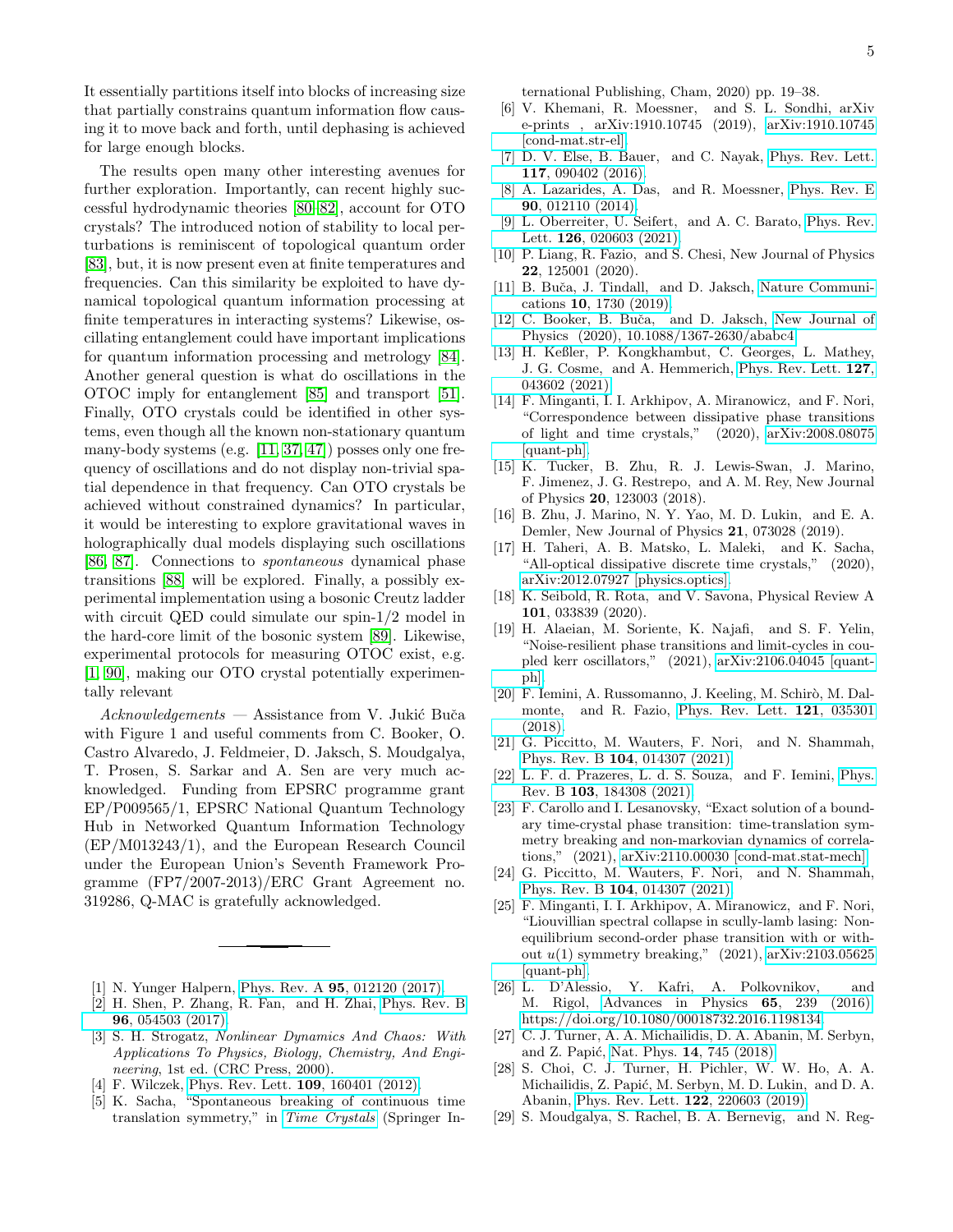nault, [Phys. Rev. B](http://dx.doi.org/10.1103/PhysRevB.98.235155) 98 (2018).

- [30] S. Choi, C. J. Turner, H. Pichler, W. W. Ho, A. A. Michailidis, Z. Papić, M. Serbyn, M. D. Lukin, and D. A. Abanin, [Phys. Rev. Lett.](http://dx.doi.org/ 10.1103/PhysRevLett.122.220603) 122, 220603 (2019).
- [31] Z. Papić, "Weak ergodicity breaking through the lens of quantum entanglement," (2021), [arXiv:2108.03460](http://arxiv.org/abs/2108.03460) [\[cond-mat.quant-gas\].](http://arxiv.org/abs/2108.03460)
- <span id="page-5-0"></span>[32] S. Moudgalya, B. A. Bernevig, and N. Regnault, "Quantum many-body scars and hilbert space fragmentation: A review of exact results," (2021), [arXiv:2109.00548 \[cond](http://arxiv.org/abs/2109.00548)[mat.str-el\].](http://arxiv.org/abs/2109.00548)
- <span id="page-5-1"></span>[33] A. Bacsi, C. P. Moca, G. Zaránd, and B. Dora, "Dissipative dynamics in the massive boson limit of the sinegordon model," (2021), [arXiv:2108.05865 \[cond-mat.str](http://arxiv.org/abs/2108.05865)[el\].](http://arxiv.org/abs/2108.05865)
- [34] D. A. Ivanov, T. Y. Ivanova, S. F. Caballero-Benitez, and I. B. Mekhov, Phys. Rev. A 104[, 033719 \(2021\).](http://dx.doi.org/10.1103/PhysRevA.104.033719)
- [35] D. A. Ivanov, T. Y. Ivanova, S. F. Caballero-Benitez, and I. B. Mekhov, [Phys. Rev. Lett.](http://dx.doi.org/10.1103/PhysRevLett.124.010603) 124, 010603 (2020).
- <span id="page-5-2"></span>[36] R. B. Versteeg, A. Chiocchetta, F. Sekiguchi, A. I. R. Aldea, A. Sahasrabudhe, K. Budzinauskas, Z. Wang, V. Tsurkan, A. Loidl, D. I. Khomskii, S. Diehl, and P. H. M. van Loosdrecht, "Nonequilibrium quasistationary spin disordered state in the kitaev-heisenberg magnet  $\alpha$ -rucl<sub>3</sub>," (2020), [arXiv:2005.14189 \[cond-mat.str-el\].](http://arxiv.org/abs/2005.14189)
- <span id="page-5-3"></span>[37] B. Buca, A. Purkayastha, G. Guarnieri, M. T. Mitchison, D. Jaksch, and J. Goold, "Quantum many-body attractors," (2020), [arXiv:2008.11166 \[quant-ph\].](http://arxiv.org/abs/2008.11166)
- <span id="page-5-4"></span>[38] D. J. Evans, E. G. D. Cohen, and G. P. Morriss, [Phys.](http://dx.doi.org/10.1103/PhysRevLett.71.2401) Rev. Lett. 71[, 2401 \(1993\).](http://dx.doi.org/10.1103/PhysRevLett.71.2401)
- <span id="page-5-5"></span>[39] V. Khemani, M. Hermele, and R. Nandkishore, [Phys.](http://dx.doi.org/10.1103/PhysRevB.101.174204) Rev. B 101[, 174204 \(2020\).](http://dx.doi.org/10.1103/PhysRevB.101.174204)
- [40] S. Moudgalya, A. Prem, R. Nandkishore, N. Regnault, and B. A. Bernevig, "Thermalization and its absence within krylov subspaces of a constrained hamiltonian." (2019), [arXiv:1910.14048 \[cond-mat.str-el\].](http://arxiv.org/abs/1910.14048)
- <span id="page-5-25"></span>[41] P. Sala, T. Rakovszky, R. Verresen, M. Knap, and F. Pollmann, Phys. Rev. X 10[, 011047 \(2020\).](http://dx.doi.org/ 10.1103/PhysRevX.10.011047)
- [42] A. Khudorozhkov, A. Tiwari, C. Chamon, and T. Neupert, "Hilbert space fragmentation in a 2d quantum spin system with subsystem symmetries," (2021), [arXiv:2107.09690 \[cond-mat.str-el\].](http://arxiv.org/abs/2107.09690)
- <span id="page-5-34"></span>[43] J. Feldmeier and M. Knap, "Critically slow operator dynamics in constrained many-body systems," (2021), [arXiv:2106.05292 \[cond-mat.stat-mech\].](http://arxiv.org/abs/2106.05292)
- <span id="page-5-6"></span>[44] B. Mukherjee, D. Banerjee, K. Sengupta, and A. Sen, "A minimal model for hilbert space fragmentation with local constraints," (2021), [arXiv:2106.14897 \[cond-mat.str-el\].](http://arxiv.org/abs/2106.14897)
- <span id="page-5-7"></span>[45] D. Hahn, P. A. McClarty, and D. J. Luitz, "Information dynamics in a model with hilbert space fragmentation," (2021), [arXiv:2104.00692 \[cond-mat.stat-mech\].](http://arxiv.org/abs/2104.00692)
- <span id="page-5-8"></span>[46] B. Pozsgay, T. Gombor, A. Hutsalyuk, Y. Jiang, L. Pristyák, and E. Vernier, "An integrable spin chain with hilbert space fragmentation and solvable real time dynamics," (2021), [arXiv:2105.02252 \[cond-mat.stat](http://arxiv.org/abs/2105.02252)[mech\].](http://arxiv.org/abs/2105.02252)
- <span id="page-5-9"></span>[47] M. Medenjak, B. Buča, and D. Jaksch, [Phys. Rev. B](http://dx.doi.org/ 10.1103/PhysRevB.102.041117) 102[, 041117 \(2020\).](http://dx.doi.org/ 10.1103/PhysRevB.102.041117)
- <span id="page-5-10"></span>[48] M. Medenjak, T. Prosen, and L. Zadnik, [SciPost Physics](http://dx.doi.org/10.21468/SciPostPhys.9.1.003) 9 [\(2020\).](http://dx.doi.org/10.21468/SciPostPhys.9.1.003)
- [49] K. Chinzei and T. N. Ikeda, [Phys. Rev. Lett.](http://dx.doi.org/10.1103/PhysRevLett.125.060601) **125**, 060601 [\(2020\).](http://dx.doi.org/10.1103/PhysRevLett.125.060601)
- <span id="page-5-11"></span>[50] K. Chinzei and T. N. Ikeda, "Criticality and rigidity of dissipative discrete time crystals in solids," (2021),

[arXiv:2110.00591 \[cond-mat.stat-mech\].](http://arxiv.org/abs/2110.00591)

- <span id="page-5-12"></span>[51] S. Sarkar and Y. Dubi, "Signatures of discrete timecrystallinity in transport through quantum dot arrays," (2021), [arXiv:2107.04214 \[cond-mat.mes-hall\].](http://arxiv.org/abs/2107.04214)
- <span id="page-5-13"></span>[52] J. Tindall, C. Sánchez Muñoz, B. Buča, and D. Jaksch, [New Journal of Physics](http://dx.doi.org/10.1088/1367-2630/ab60f5) 22, 013026 (2020).
- <span id="page-5-14"></span>[53] B. Buca, C. Booker, and D. Jaksch, "Algebraic theory of quantum synchronization and limit cycles under dissipation," (2021), [arXiv:2103.01808 \[quant-ph\].](http://arxiv.org/abs/2103.01808)
- <span id="page-5-15"></span>[54] K. Bull, J.-Y. Desaules, and Z. Papić, [Phys. Rev. B](http://dx.doi.org/ 10.1103/PhysRevB.101.165139) 101, [165139 \(2020\).](http://dx.doi.org/ 10.1103/PhysRevB.101.165139)
- [55] S. Moudgalya, N. Regnault, and B. A. Bernevig, [Phys.](http://dx.doi.org/10.1103/PhysRevB.102.085140) Rev. B 102[, 085140 \(2020\).](http://dx.doi.org/10.1103/PhysRevB.102.085140)
- [56] D. K. Mark and O. I. Motrunich, [Phys. Rev. B](http://dx.doi.org/10.1103/PhysRevB.102.075132) 102, [075132 \(2020\).](http://dx.doi.org/10.1103/PhysRevB.102.075132)
- [57] D. K. Mark, C.-J. Lin, and O. I. Motrunich, [Phys. Rev.](http://dx.doi.org/10.1103/PhysRevB.101.195131) B 101 [\(2020\).](http://dx.doi.org/10.1103/PhysRevB.101.195131)
- [58] N. O'Dea, F. Burnell, A. Chandran, and V. Khemani, [Phys. Rev. Research](http://dx.doi.org/10.1103/PhysRevResearch.2.043305) 2, 043305 (2020).
- <span id="page-5-16"></span>[59] K. Pakrouski, P. N. Pallegar, F. K. Popov, and I. R. Klebanov, [Phys. Rev. Lett.](http://dx.doi.org/10.1103/PhysRevLett.125.230602) 125, 230602 (2020).
- <span id="page-5-17"></span>[60] C. E. Wulfman, [Dynamical Symmetry](http://ebookcentral.proquest.com/lib/oxford/detail.action?docID=731366) (World Scientific Publishing Company, Singapore, SINGAPORE, 2010).
- <span id="page-5-18"></span>[61] J. Paldus, "Dynamical groups," in [Springer Handbook](http://dx.doi.org/10.1007/978-0-387-26308-3_4) [of Atomic, Molecular, and Optical Physics](http://dx.doi.org/10.1007/978-0-387-26308-3_4), edited by G. Drake (Springer New York, New York, NY, 2006) pp. 87–100.
- <span id="page-5-19"></span>[62] A. Barut, A. Bohm, and Y. Ne'eman, [Dy](http://dx.doi.org/10.1142/0299)[namical Groups and Spectrum Generating Alge](http://dx.doi.org/10.1142/0299)[bras](http://dx.doi.org/10.1142/0299) (World Scientific Publishing Company, 1988) [https://www.worldscientific.com/doi/pdf/10.1142/0299.](http://arxiv.org/abs/https://www.worldscientific.com/doi/pdf/10.1142/0299)
- <span id="page-5-20"></span>[63] I. Kukuljan, S. c. v. Grozdanov, and T. c. v. Prosen, Phys. Rev. B 96[, 060301 \(2017\).](http://dx.doi.org/10.1103/PhysRevB.96.060301)
- <span id="page-5-21"></span>[64] J. Maldacena, S. H. Shenker, and D. Stanford, [Journal](http://dx.doi.org/10.1007/JHEP08(2016)106) [of High Energy Physics](http://dx.doi.org/10.1007/JHEP08(2016)106) 2016, 106 (2016).
- [65] N. Lashkari, D. Stanford, M. Hastings, T. Osborne, and P. Hayden, [Journal of High Energy Physics](http://dx.doi.org/ 10.1007/JHEP04(2013)022) 2013, 22 [\(2013\).](http://dx.doi.org/ 10.1007/JHEP04(2013)022)
- <span id="page-5-22"></span>[66] Y. Sekino and L. Susskind, [Journal of High Energy](http://dx.doi.org/10.1088/1126-6708/2008/10/065) Physics 2008[, 065 \(2008\).](http://dx.doi.org/10.1088/1126-6708/2008/10/065)
- <span id="page-5-23"></span>[67] V. Khemani, A. Lazarides, R. Moessner, and S. L. Sondhi, [Phys. Rev. Lett.](http://dx.doi.org/10.1103/PhysRevLett.116.250401) 116, 250401 (2016).
- <span id="page-5-24"></span>[68] See Supplemental Material.
- <span id="page-5-26"></span>[69] T. Barthel and U. Schollwöck, [Phys. Rev. Lett.](http://dx.doi.org/10.1103/PhysRevLett.100.100601) 100, [100601 \(2008\).](http://dx.doi.org/10.1103/PhysRevLett.100.100601)
- <span id="page-5-27"></span>[70] M. Daumann, R. Steinigeweg, and T. Dahm, "Manybody localization in translational invariant diamond ladders with flat bands," (2020), [arXiv:2009.09705 \[cond](http://arxiv.org/abs/2009.09705)[mat.stat-mech\].](http://arxiv.org/abs/2009.09705)
- [71] Y. Kuno, T. Mizoguchi, and Y. Hatsugai, [Phys. Rev. B](http://dx.doi.org/10.1103/PhysRevB.102.241115) 102[, 241115 \(2020\).](http://dx.doi.org/10.1103/PhysRevB.102.241115)
- [72] T. Orito, Y. Kuno, and I. Ichinose, [Phys. Rev. B](http://dx.doi.org/10.1103/PhysRevB.103.L060301) 103, [L060301 \(2021\).](http://dx.doi.org/10.1103/PhysRevB.103.L060301)
- <span id="page-5-28"></span>[73] Y. Kuno, T. Orito, and I. Ichinose, [New Journal of](http://dx.doi.org/10.1088/1367-2630/ab6352) Physics 22[, 013032 \(2020\).](http://dx.doi.org/10.1088/1367-2630/ab6352)
- <span id="page-5-29"></span>[74] B. Buča and T. Prosen, [New Journal of Physics](http://dx.doi.org/10.1088/1367-2630/14/7/073007) 14, [073007 \(2012\).](http://dx.doi.org/10.1088/1367-2630/14/7/073007)
- <span id="page-5-30"></span>[75] F. H. L. Essler and L. Piroli, [Phys. Rev. E](http://dx.doi.org/10.1103/PhysRevE.102.062210) 102, 062210 [\(2020\).](http://dx.doi.org/10.1103/PhysRevE.102.062210)
- <span id="page-5-31"></span>[76] B. Buča, In preparation.
- <span id="page-5-32"></span>[77] P. A. McClarty, M. Haque, A. Sen, and J. Richter, [Phys.](http://dx.doi.org/ 10.1103/PhysRevB.102.224303) Rev. B 102[, 224303 \(2020\).](http://dx.doi.org/ 10.1103/PhysRevB.102.224303)
- <span id="page-5-33"></span>[78] R. Fan, P. Zhang, H. Shen, and H. Zhai, [Science Bulletin](http://dx.doi.org/ 10.1016/j.scib.2017.04.011) 62[, 707–711 \(2017\).](http://dx.doi.org/ 10.1016/j.scib.2017.04.011)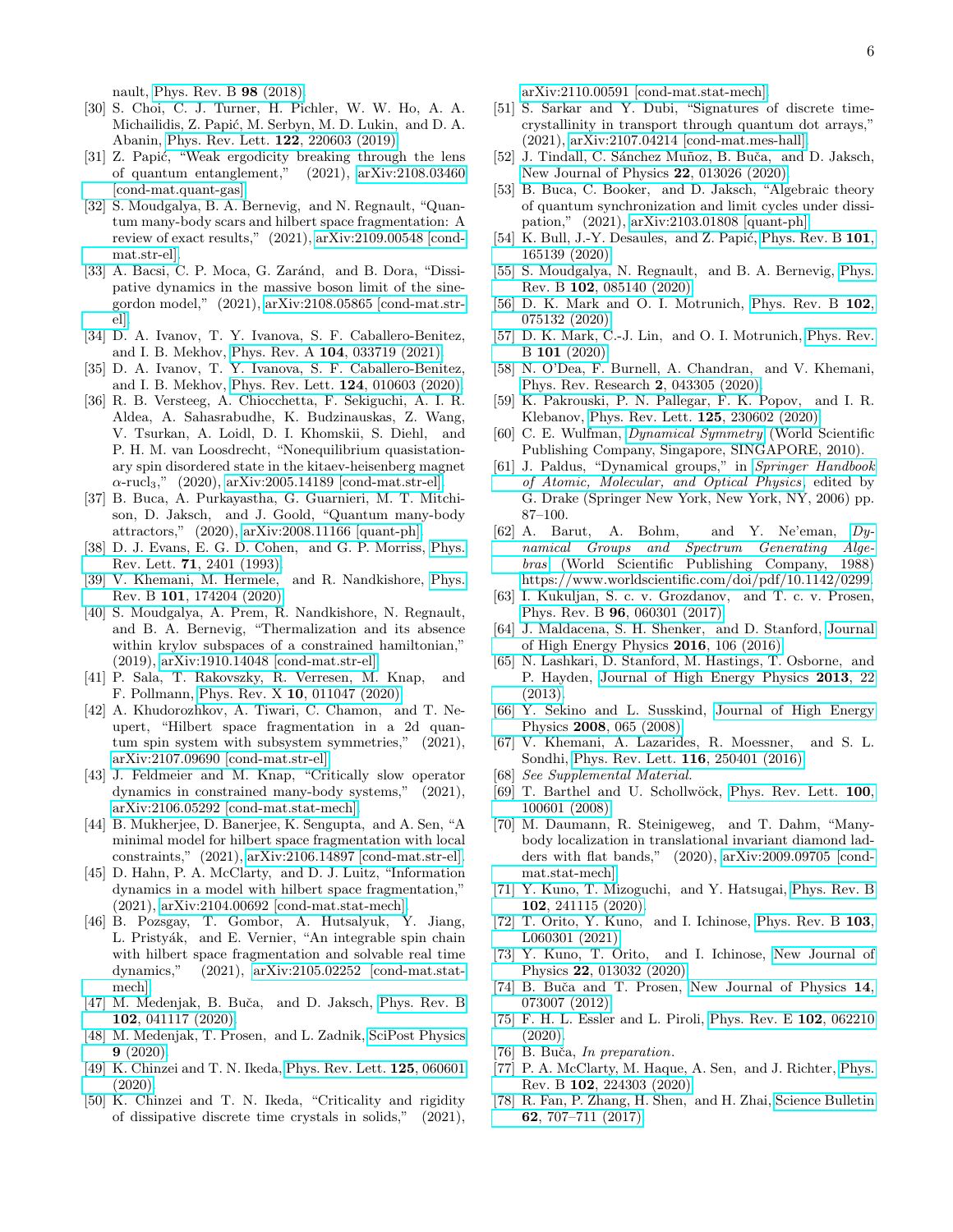- <span id="page-6-0"></span>[79] S. Moudgalya and O. I. Motrunich, "Hilbert space fragmentation and commutant algebras," (2021), [arXiv:2108.10324 \[cond-mat.stat-mech\].](http://arxiv.org/abs/2108.10324)
- <span id="page-6-1"></span>[80] O. A. Castro-Alvaredo, B. Doyon, and T. Yoshimura, Phys. Rev. X 6[, 041065 \(2016\).](http://dx.doi.org/10.1103/PhysRevX.6.041065)
- [81] B. Bertini, M. Collura, J. De Nardis, and M. Fagotti, [Phys. Rev. Lett.](http://dx.doi.org/10.1103/PhysRevLett.117.207201) 117, 207201 (2016).
- <span id="page-6-2"></span>[82] D. Ampelogiannis and B. Doyon, "Ergodicity and hydrodynamic projections in quantum spin lattices at all frequencies and wavelengths," (2021), [arXiv:2112.12747](http://arxiv.org/abs/2112.12747) [\[cond-mat.stat-mech\].](http://arxiv.org/abs/2112.12747)
- <span id="page-6-3"></span>[83] S. Bravyi, M. B. Hastings, and S. Michalakis, Journal of mathematical physics 51, 093512 (2010).
- <span id="page-6-4"></span>[84] S. L. Braunstein and C. M. Caves, [Phys. Rev. Lett.](http://dx.doi.org/10.1103/PhysRevLett.72.3439) **72**, [3439 \(1994\).](http://dx.doi.org/10.1103/PhysRevLett.72.3439)
- <span id="page-6-5"></span>[85] O. A. Castro-Alvaredo, M. Lencsés, I. M. Szécsényi, and J. Viti, [Phys. Rev. Lett.](http://dx.doi.org/10.1103/PhysRevLett.124.230601) 124, 230601 (2020).
- <span id="page-6-6"></span>[86] S. c. v. Grozdanov, K. Schalm, and V. Scopelliti, [Phys.](http://dx.doi.org/10.1103/PhysRevLett.120.231601) Rev. Lett. 120[, 231601 \(2018\).](http://dx.doi.org/10.1103/PhysRevLett.120.231601)
- <span id="page-6-7"></span>[87] J. L. Jaramillo, R. P. Macedo, and L. A. Sheikh, [Phys.](http://dx.doi.org/10.1103/PhysRevX.11.031003) Rev. X 11[, 031003 \(2021\).](http://dx.doi.org/10.1103/PhysRevX.11.031003)
- <span id="page-6-8"></span>[88] M. Heyl, A. Polkovnikov, and S. Kehrein, [Phys. Rev.](http://dx.doi.org/10.1103/PhysRevLett.110.135704) Lett. 110[, 135704 \(2013\).](http://dx.doi.org/10.1103/PhysRevLett.110.135704)
- <span id="page-6-9"></span>[89] H. Alaeian, C. W. S. Chang, M. V. Moghaddam, C. M. Wilson, E. Solano, and E. Rico, [Phys. Rev. A](http://dx.doi.org/10.1103/PhysRevA.99.053834) 99, 053834 [\(2019\).](http://dx.doi.org/10.1103/PhysRevA.99.053834)
- <span id="page-6-10"></span>[90] M. Gärttner, J. G. Bohnet, A. Safavi-Naini, M. L. Wall, J. J. Bollinger, and A. M. Rey, [Nature Physics](http://dx.doi.org/10.1038/nphys4119) 13, [781–786 \(2017\).](http://dx.doi.org/10.1038/nphys4119)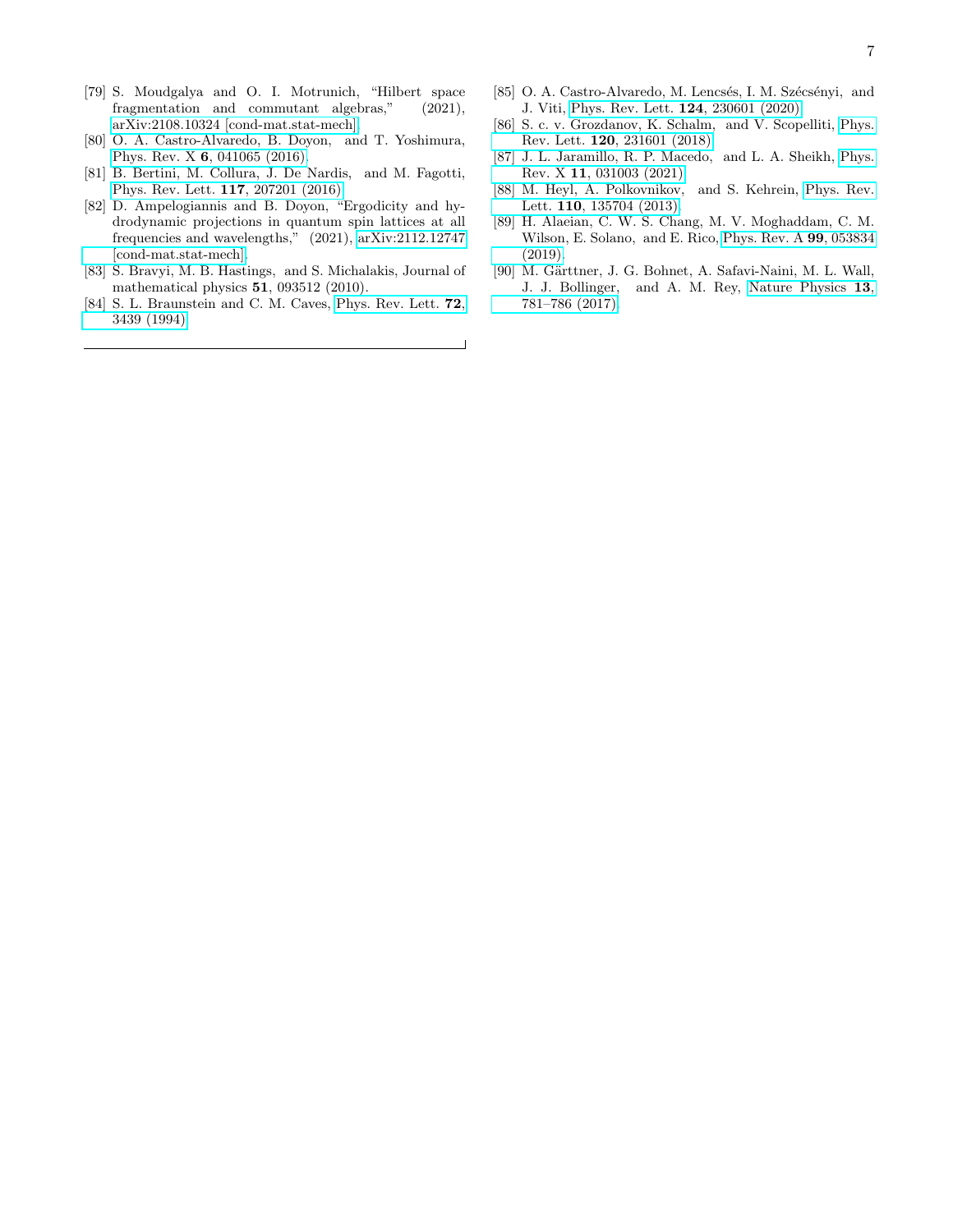## Supplementary Material: Out-of-Time-Ordered Crystals and Fragmentation

In this Supplemental Material the proof of the OTOC spectral function bound from the main text is given.

## A— PROOF OF THE OTOC SPECTRAL FUNCTION BOUND

The proof proceeds similarly to [\[48\]](#page-5-10). We begin by defining,

$$
\mathcal{G} = \frac{1}{T} \int_0^T dt e^{i\omega t} [W(t), V] + \sum_k \alpha_k A_k,
$$
\n(S1)

where  $A_k$  are a set of dynamical symmetries,  $\alpha_k$  are complex coefficients and we suppressed the spatial dependence of W, V for neatness of notation. We have (likewise suppressing  $\beta$ ),

$$
\langle \mathcal{G}^{\dagger} \mathcal{G} \rangle \ge 0,\tag{S2}
$$

with the average being taken over an equilibrium state  $\langle \bullet \rangle = \text{tr}[\frac{e^{-\beta H}}{\text{tr}(e^{-\beta H})}]$  $\frac{e^{-\beta H}}{\text{tr}[e^{-\beta H}]}$ •]. This gives,

$$
\langle \mathcal{G}^{\dagger} \mathcal{G} \rangle =
$$
\n
$$
\frac{1}{T^{2}} \int_{0}^{T} dt_{1} \int_{0}^{T} dt_{2} \left\{ e^{-i\omega(t_{1}-t_{2})} \langle [W(t_{1}), V] | W(t_{2}), V] \rangle - \sum_{k} \left[ e^{-i\omega t_{1}} \alpha_{k}^{*} \langle A_{k}^{\dagger} [W(t_{1}), V] \rangle + c.c. \right] + \sum_{k,m} \alpha_{k}^{*} \alpha_{m} \langle A_{k}^{\dagger} A_{m} \rangle \right\}.
$$
\n(S3)

In order to eliminate the time-dependence of  $W(t_1)$  in the second term in [\(S3\)](#page-2-1) we, as in the main text, assume that we can express  $\sum_{m} D_{k,m,1} = V_{y} A_{k}^{\dagger}, \sum_{m} D_{k,m,2} = A_{k}^{\dagger} V_{y}, [H, D_{k,m,z}] = \omega_{km,z} D_{k,m,z}$ . Furthermore, we use cyclicity of the trace, time invariance of the  $\rho$ , and the exponential form of the dynamical symmetry condition  $e^{iHt} A_k e^{-iHt} = e^{i\omega_k t} A_k$ to get,

$$
\lim_{T \to \infty} \frac{1}{T} \int_0^T dt_1 e^{i\omega t_1} \alpha_k^* \langle A_k^{\dagger} [W(t_1), V] \rangle = \alpha_k^* \sum_m \left[ e^{\omega_{km,1}(\beta)} \delta_{\omega, \omega_{km,1}} \langle W D_{k,m,1} \rangle - e^{-\omega_{km,2}(\beta)} \delta_{\omega, \omega_{km,2}} \langle W D_{k,m,2} \rangle \right], \quad (S4)
$$

where the  $\delta$  function is obtained by time-averaging,

$$
\delta_{\omega,\omega_{km,z}} = \lim_{T \to \infty} \frac{1}{T} \int_0^T dt e^{i(\omega - \omega_{km,z})t}.
$$
\n(S5)

We plug [\(S4\)](#page-3-0) back into [\(S3\)](#page-2-1). Then, using [\(S2\)](#page-1-1) we can find a lower bound on,

$$
\mathcal{F} = \frac{1}{T^2} \int_0^T dt_1 \int_0^T dt_2 e^{-i\omega(t_1 - t_2)} \langle [W(t_1), V][W(t_2), V] \rangle, \tag{S6}
$$

by finding the extremum of the rest of [\(S3\)](#page-2-1). To find this, like in [\[48\]](#page-5-10), we take derivative over  $\alpha_k^*$  and equate to 0,

$$
\frac{d}{d\alpha_k^*} \left[ \langle \mathcal{G}^\dagger \mathcal{G} \rangle - \mathcal{F} \right] = 0,
$$

which is easily solved and gives,

$$
\frac{1}{T^2} \int_0^T dt_1 \int_0^T dt_2 e^{-i\omega(t_1 - t_2)} \langle [W(t_1), V][W(t_2), V] \rangle \ge \mathcal{A}^\dagger \mathcal{B} \mathcal{A},\tag{S7}
$$

where, as in the main text,

$$
\mathcal{A}_k = -2 \sum_{m,\{z=1,2\}} (-1)^m \delta_{\omega,\omega_{km,z}} e^{-\beta(\delta_{z,2}\omega_k - \delta_{z,1}\omega_{km,z})} \left[ \langle W_x D_{k,m,z} \rangle \right],\tag{S8}
$$

and the Hermitian matrix,

$$
\mathcal{B}_{k,j} = \langle A_k^{\dagger} A_j \rangle,
$$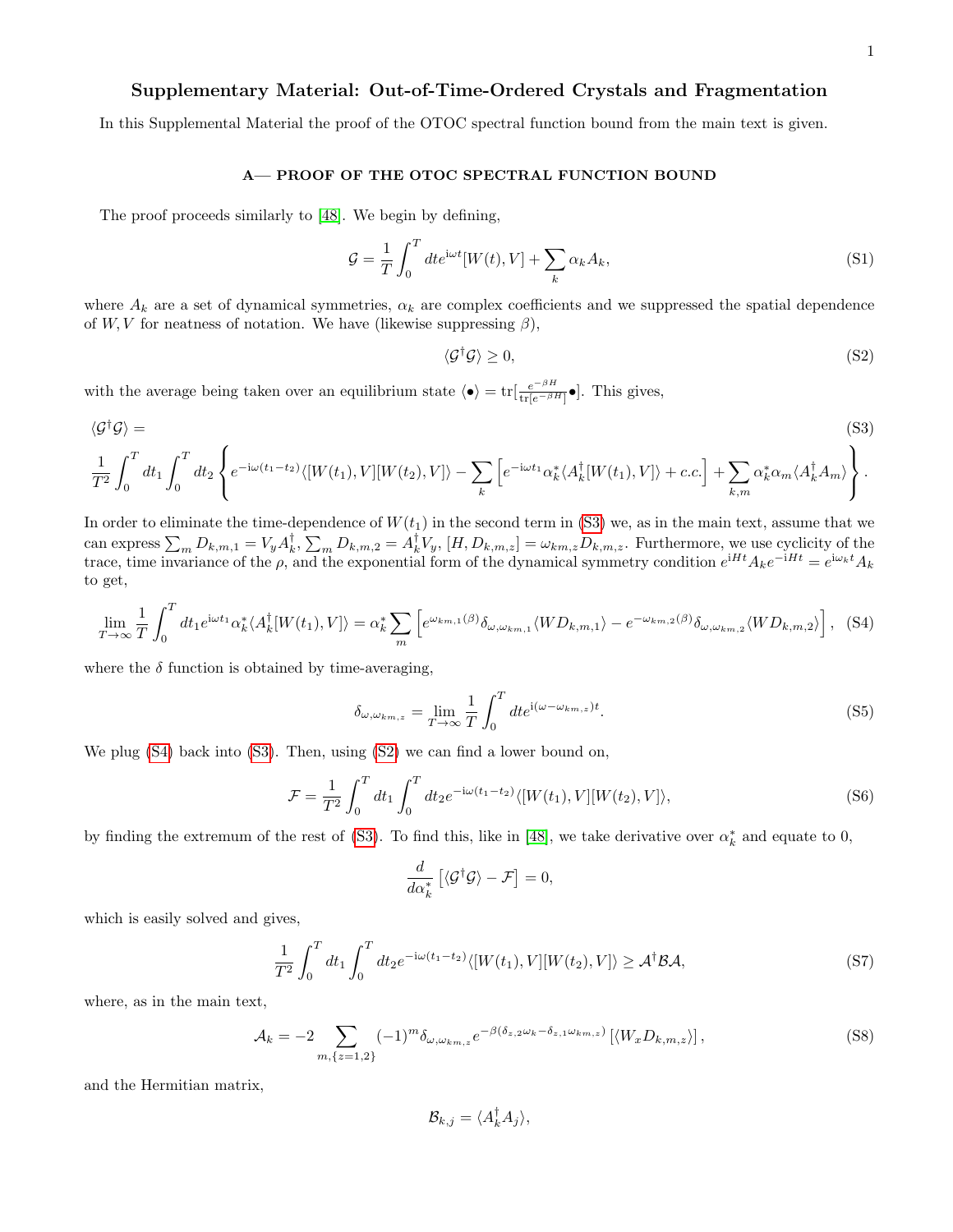which gives the bound from the main text.

- [1] N. Yunger Halpern, Phys. Rev. A **95**[, 012120 \(2017\).](http://dx.doi.org/10.1103/PhysRevA.95.012120)
- [2] H. Shen, P. Zhang, R. Fan, and H. Zhai, Phys. Rev. B 96[, 054503 \(2017\).](http://dx.doi.org/ 10.1103/PhysRevB.96.054503)
- [3] S. H. Strogatz, Nonlinear Dynamics And Chaos: With Applications To Physics, Biology, Chemistry, And Engineering, 1st ed. (CRC Press, 2000).
- [4] F. Wilczek, [Phys. Rev. Lett.](http://dx.doi.org/10.1103/PhysRevLett.109.160401) **109**, 160401 (2012).
- [5] K. Sacha, "Spontaneous breaking of continuous time translation symmetry," in [Time Crystals](http://dx.doi.org/ 10.1007/978-3-030-52523-1_3) (Springer International Publishing, Cham, 2020) pp. 19–38.
- [6] V. Khemani, R. Moessner, and S. L. Sondhi, arXiv e-prints , arXiv:1910.10745 (2019), [arXiv:1910.10745 \[cond-mat.str-el\].](http://arxiv.org/abs/1910.10745)
- [7] D. V. Else, B. Bauer, and C. Nayak, [Phys. Rev. Lett.](http://dx.doi.org/10.1103/PhysRevLett.117.090402) 117, 090402 (2016).
- [8] A. Lazarides, A. Das, and R. Moessner, Phys. Rev. E 90[, 012110 \(2014\).](http://dx.doi.org/10.1103/PhysRevE.90.012110)
- [9] L. Oberreiter, U. Seifert, and A. C. Barato, [Phys. Rev. Lett.](http://dx.doi.org/10.1103/PhysRevLett.126.020603) 126, 020603 (2021).
- [10] P. Liang, R. Fazio, and S. Chesi, New Journal of Physics 22, 125001 (2020).
- [11] B. Buča, J. Tindall, and D. Jaksch, [Nature Communications](http://dx.doi.org/10.1038/s41467-019-09757-y)  $10$ , 1730 (2019).
- [12] C. Booker, B. Buˇca, and D. Jaksch, [New Journal of Physics \(2020\), 10.1088/1367-2630/ababc4.](http://dx.doi.org/10.1088/1367-2630/ababc4)
- [13] H. Keßler, P. Kongkhambut, C. Georges, L. Mathey, J. G. Cosme, and A. Hemmerich, [Phys. Rev. Lett.](http://dx.doi.org/10.1103/PhysRevLett.127.043602) 127, 043602 [\(2021\).](http://dx.doi.org/10.1103/PhysRevLett.127.043602)
- [14] F. Minganti, I. I. Arkhipov, A. Miranowicz, and F. Nori, "Correspondence between dissipative phase transitions of light and time crystals," (2020), [arXiv:2008.08075 \[quant-ph\].](http://arxiv.org/abs/2008.08075)
- [15] K. Tucker, B. Zhu, R. J. Lewis-Swan, J. Marino, F. Jimenez, J. G. Restrepo, and A. M. Rey, New Journal of Physics 20, 123003 (2018).
- [16] B. Zhu, J. Marino, N. Y. Yao, M. D. Lukin, and E. A. Demler, New Journal of Physics 21, 073028 (2019).
- [17] H. Taheri, A. B. Matsko, L. Maleki, and K. Sacha, "All-optical dissipative discrete time crystals," (2020), [arXiv:2012.07927](http://arxiv.org/abs/2012.07927) [\[physics.optics\].](http://arxiv.org/abs/2012.07927)
- [18] K. Seibold, R. Rota, and V. Savona, Physical Review A 101, 033839 (2020).
- [19] H. Alaeian, M. Soriente, K. Najafi, and S. F. Yelin, "Noise-resilient phase transitions and limit-cycles in coupled kerr oscillators," (2021), [arXiv:2106.04045 \[quant-ph\].](http://arxiv.org/abs/2106.04045)
- [20] F. Iemini, A. Russomanno, J. Keeling, M. Schirò, M. Dalmonte, and R. Fazio, [Phys. Rev. Lett.](http://dx.doi.org/ 10.1103/PhysRevLett.121.035301) 121, 035301 (2018).
- [21] G. Piccitto, M. Wauters, F. Nori, and N. Shammah, Phys. Rev. B 104[, 014307 \(2021\).](http://dx.doi.org/ 10.1103/PhysRevB.104.014307)
- [22] L. F. d. Prazeres, L. d. S. Souza, and F. Iemini, Phys. Rev. B 103[, 184308 \(2021\).](http://dx.doi.org/10.1103/PhysRevB.103.184308)
- [23] F. Carollo and I. Lesanovsky, "Exact solution of a boundary time-crystal phase transition: time-translation symmetry breaking and non-markovian dynamics of correlations," (2021), [arXiv:2110.00030 \[cond-mat.stat-mech\].](http://arxiv.org/abs/2110.00030)
- [24] G. Piccitto, M. Wauters, F. Nori, and N. Shammah, Phys. Rev. B 104[, 014307 \(2021\).](http://dx.doi.org/ 10.1103/PhysRevB.104.014307)
- [25] F. Minganti, I. I. Arkhipov, A. Miranowicz, and F. Nori, "Liouvillian spectral collapse in scully-lamb lasing: Nonequilibrium second-order phase transition with or without  $u(1)$  symmetry breaking," (2021), [arXiv:2103.05625 \[quant-ph\].](http://arxiv.org/abs/2103.05625)
- [26] L. D'Alessio, Y. Kafri, A. Polkovnikov, and M. Rigol, [Advances in Physics](http://dx.doi.org/10.1080/00018732.2016.1198134) 65, 239 (2016), [https://doi.org/10.1080/00018732.2016.1198134.](http://arxiv.org/abs/https://doi.org/10.1080/00018732.2016.1198134)
- [27] C. J. Turner, A. A. Michailidis, D. A. Abanin, M. Serbyn, and Z. Papić, Nat. Phys.  $14$ ,  $745$  (2018).
- [28] S. Choi, C. J. Turner, H. Pichler, W. W. Ho, A. A. Michailidis, Z. Papić, M. Serbyn, M. D. Lukin, and D. A. Abanin, [Phys. Rev. Lett.](http://dx.doi.org/ 10.1103/PhysRevLett.122.220603) 122, 220603 (2019).
- [29] S. Moudgalya, S. Rachel, B. A. Bernevig, and N. Regnault, [Phys. Rev. B](http://dx.doi.org/10.1103/PhysRevB.98.235155) 98 (2018).
- [30] S. Choi, C. J. Turner, H. Pichler, W. W. Ho, A. A. Michailidis, Z. Papić, M. Serbyn, M. D. Lukin, and D. A. Abanin, [Phys. Rev. Lett.](http://dx.doi.org/ 10.1103/PhysRevLett.122.220603) 122, 220603 (2019).
- [31] Z. Papić, "Weak ergodicity breaking through the lens of quantum entanglement," (2021), [arXiv:2108.03460 \[cond](http://arxiv.org/abs/2108.03460)[mat.quant-gas\].](http://arxiv.org/abs/2108.03460)
- [32] S. Moudgalya, B. A. Bernevig, and N. Regnault, "Quantum many-body scars and hilbert space fragmentation: A review of exact results," (2021), [arXiv:2109.00548 \[cond-mat.str-el\].](http://arxiv.org/abs/2109.00548)
- [33] A. Bacsi, C. P. Moca, G. Zar´and, and B. Dora, "Dissipative dynamics in the massive boson limit of the sine-gordon model," (2021), [arXiv:2108.05865 \[cond-mat.str-el\].](http://arxiv.org/abs/2108.05865)
- [34] D. A. Ivanov, T. Y. Ivanova, S. F. Caballero-Benitez, and I. B. Mekhov, Phys. Rev. A 104[, 033719 \(2021\).](http://dx.doi.org/10.1103/PhysRevA.104.033719)
- [35] D. A. Ivanov, T. Y. Ivanova, S. F. Caballero-Benitez, and I. B. Mekhov, [Phys. Rev. Lett.](http://dx.doi.org/10.1103/PhysRevLett.124.010603) 124, 010603 (2020).
- [36] R. B. Versteeg, A. Chiocchetta, F. Sekiguchi, A. I. R. Aldea, A. Sahasrabudhe, K. Budzinauskas, Z. Wang, V. Tsurkan, A. Loidl, D. I. Khomskii, S. Diehl, and P. H. M. van Loosdrecht, "Nonequilibrium quasistationary spin disordered state in the kitaev-heisenberg magnet  $\alpha$ -rucl<sub>3</sub>," (2020), [arXiv:2005.14189 \[cond-mat.str-el\].](http://arxiv.org/abs/2005.14189)
- [37] B. Buca, A. Purkayastha, G. Guarnieri, M. T. Mitchison, D. Jaksch, and J. Goold, "Quantum many-body attractors," (2020), [arXiv:2008.11166 \[quant-ph\].](http://arxiv.org/abs/2008.11166)
- [38] D. J. Evans, E. G. D. Cohen, and G. P. Morriss, [Phys. Rev. Lett.](http://dx.doi.org/10.1103/PhysRevLett.71.2401) 71, 2401 (1993).
- [39] V. Khemani, M. Hermele, and R. Nandkishore, Phys. Rev. B 101[, 174204 \(2020\).](http://dx.doi.org/10.1103/PhysRevB.101.174204)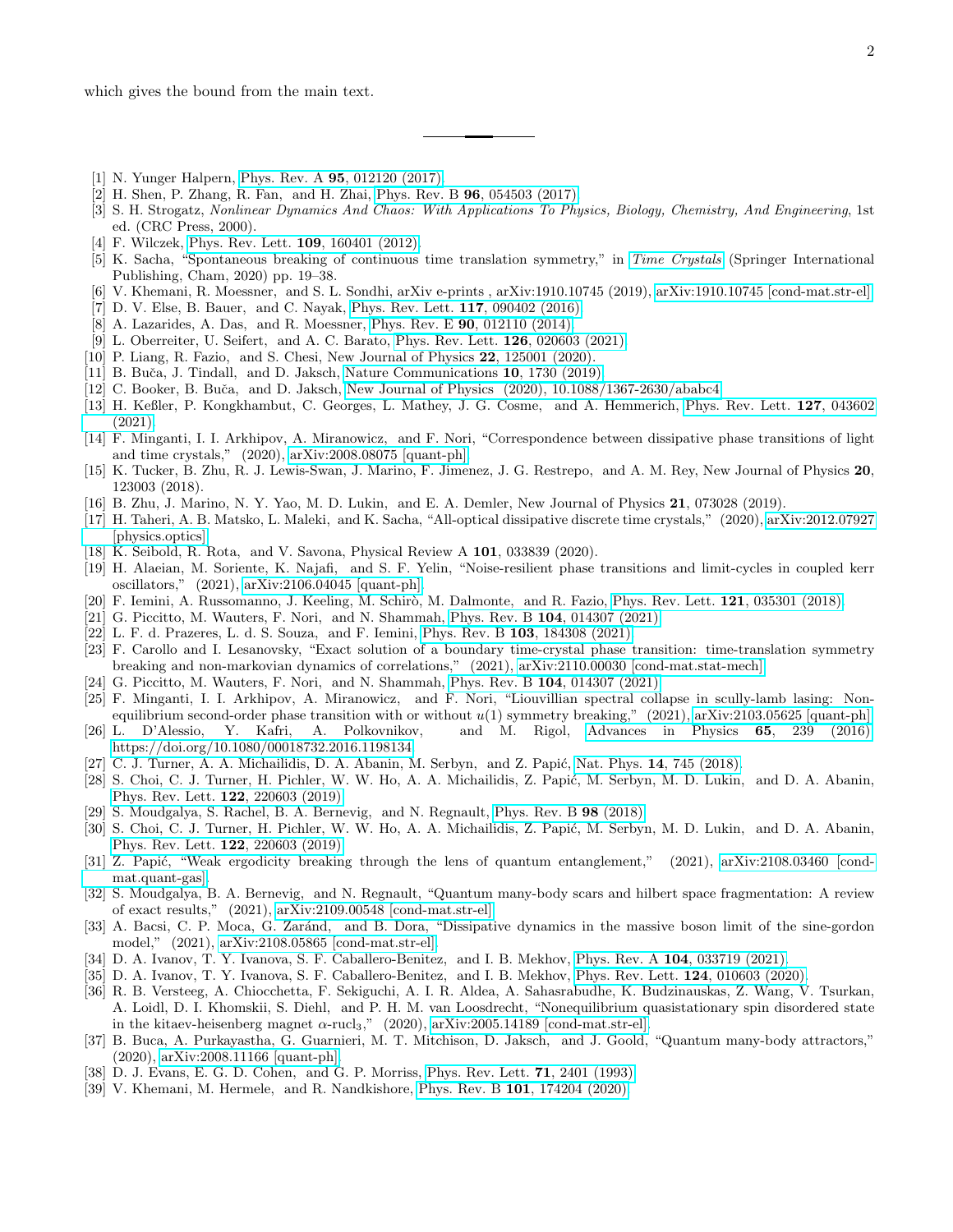- [40] S. Moudgalya, A. Prem, R. Nandkishore, N. Regnault, and B. A. Bernevig, "Thermalization and its absence within krylov subspaces of a constrained hamiltonian," (2019), [arXiv:1910.14048 \[cond-mat.str-el\].](http://arxiv.org/abs/1910.14048)
- [41] P. Sala, T. Rakovszky, R. Verresen, M. Knap, and F. Pollmann, Phys. Rev. X 10[, 011047 \(2020\).](http://dx.doi.org/ 10.1103/PhysRevX.10.011047)
- [42] A. Khudorozhkov, A. Tiwari, C. Chamon, and T. Neupert, "Hilbert space fragmentation in a 2d quantum spin system with subsystem symmetries," (2021), [arXiv:2107.09690 \[cond-mat.str-el\].](http://arxiv.org/abs/2107.09690)
- [43] J. Feldmeier and M. Knap, "Critically slow operator dynamics in constrained many-body systems," (2021), [arXiv:2106.05292 \[cond-mat.stat-mech\].](http://arxiv.org/abs/2106.05292)
- [44] B. Mukherjee, D. Banerjee, K. Sengupta, and A. Sen, "A minimal model for hilbert space fragmentation with local constraints," (2021), [arXiv:2106.14897 \[cond-mat.str-el\].](http://arxiv.org/abs/2106.14897)
- [45] D. Hahn, P. A. McClarty, and D. J. Luitz, "Information dynamics in a model with hilbert space fragmentation," (2021), [arXiv:2104.00692 \[cond-mat.stat-mech\].](http://arxiv.org/abs/2104.00692)
- [46] B. Pozsgay, T. Gombor, A. Hutsalyuk, Y. Jiang, L. Pristy´ak, and E. Vernier, "An integrable spin chain with hilbert space fragmentation and solvable real time dynamics," (2021), [arXiv:2105.02252 \[cond-mat.stat-mech\].](http://arxiv.org/abs/2105.02252)
- [47] M. Medenjak, B. Buča, and D. Jaksch, Phys. Rev. B **102**[, 041117 \(2020\).](http://dx.doi.org/ 10.1103/PhysRevB.102.041117)
- [48] M. Medenjak, T. Prosen, and L. Zadnik, [SciPost Physics](http://dx.doi.org/10.21468/SciPostPhys.9.1.003) 9 (2020).
- [49] K. Chinzei and T. N. Ikeda, [Phys. Rev. Lett.](http://dx.doi.org/10.1103/PhysRevLett.125.060601) 125, 060601 (2020).
- [50] K. Chinzei and T. N. Ikeda, "Criticality and rigidity of dissipative discrete time crystals in solids," (2021), [arXiv:2110.00591](http://arxiv.org/abs/2110.00591) [\[cond-mat.stat-mech\].](http://arxiv.org/abs/2110.00591)
- [51] S. Sarkar and Y. Dubi, "Signatures of discrete time-crystallinity in transport through quantum dot arrays," (2021), [arXiv:2107.04214 \[cond-mat.mes-hall\].](http://arxiv.org/abs/2107.04214)
- [52] J. Tindall, C. Sánchez Muñoz, B. Buča, and D. Jaksch, [New Journal of Physics](http://dx.doi.org/10.1088/1367-2630/ab60f5) 22, 013026 (2020).
- [53] B. Buca, C. Booker, and D. Jaksch, "Algebraic theory of quantum synchronization and limit cycles under dissipation," (2021), [arXiv:2103.01808 \[quant-ph\].](http://arxiv.org/abs/2103.01808)
- [54] K. Bull, J.-Y. Desaules, and Z. Papić, Phys. Rev. B 101[, 165139 \(2020\).](http://dx.doi.org/ 10.1103/PhysRevB.101.165139)
- [55] S. Moudgalya, N. Regnault, and B. A. Bernevig, Phys. Rev. B **102**[, 085140 \(2020\).](http://dx.doi.org/10.1103/PhysRevB.102.085140)
- [56] D. K. Mark and O. I. Motrunich, Phys. Rev. B 102[, 075132 \(2020\).](http://dx.doi.org/10.1103/PhysRevB.102.075132)
- [57] D. K. Mark, C.-J. Lin, and O. I. Motrunich, [Phys. Rev. B](http://dx.doi.org/10.1103/PhysRevB.101.195131) 101 (2020).
- [58] N. O'Dea, F. Burnell, A. Chandran, and V. Khemani, [Phys. Rev. Research](http://dx.doi.org/10.1103/PhysRevResearch.2.043305) 2, 043305 (2020).
- [59] K. Pakrouski, P. N. Pallegar, F. K. Popov, and I. R. Klebanov, [Phys. Rev. Lett.](http://dx.doi.org/10.1103/PhysRevLett.125.230602) 125, 230602 (2020).
- [60] C. E. Wulfman, *[Dynamical Symmetry](http://ebookcentral.proquest.com/lib/oxford/detail.action?docID=731366)* (World Scientific Publishing Company, Singapore, SINGAPORE, 2010).
- [61] J. Paldus, "Dynamical groups," in [Springer Handbook of Atomic, Molecular, and Optical Physics](http://dx.doi.org/10.1007/978-0-387-26308-3_4), edited by G. Drake (Springer New York, New York, NY, 2006) pp. 87–100.
- [62] A. Barut, A. Bohm, and Y. Ne'eman, [Dynamical Groups and Spectrum Generating Algebras](http://dx.doi.org/10.1142/0299) (World Scientific Publishing Company, 1988) [https://www.worldscientific.com/doi/pdf/10.1142/0299.](http://arxiv.org/abs/https://www.worldscientific.com/doi/pdf/10.1142/0299)
- [63] I. Kukuljan, S. c. v. Grozdanov, and T. c. v. Prosen, Phys. Rev. B 96[, 060301 \(2017\).](http://dx.doi.org/10.1103/PhysRevB.96.060301)
- [64] J. Maldacena, S. H. Shenker, and D. Stanford, [Journal of High Energy Physics](http://dx.doi.org/10.1007/JHEP08(2016)106) 2016, 106 (2016).
- [65] N. Lashkari, D. Stanford, M. Hastings, T. Osborne, and P. Hayden, [Journal of High Energy Physics](http://dx.doi.org/ 10.1007/JHEP04(2013)022) 2013, 22 (2013).
- [66] Y. Sekino and L. Susskind, [Journal of High Energy Physics](http://dx.doi.org/10.1088/1126-6708/2008/10/065) 2008, 065 (2008).
- [67] V. Khemani, A. Lazarides, R. Moessner, and S. L. Sondhi, [Phys. Rev. Lett.](http://dx.doi.org/10.1103/PhysRevLett.116.250401) 116, 250401 (2016).
- [68] See Supplemental Material.
- [69] T. Barthel and U. Schollwöck, [Phys. Rev. Lett.](http://dx.doi.org/10.1103/PhysRevLett.100.100601) **100**, 100601 (2008).
- [70] M. Daumann, R. Steinigeweg, and T. Dahm, "Many-body localization in translational invariant diamond ladders with flat bands," (2020), [arXiv:2009.09705 \[cond-mat.stat-mech\].](http://arxiv.org/abs/2009.09705)
- [71] Y. Kuno, T. Mizoguchi, and Y. Hatsugai, Phys. Rev. B 102[, 241115 \(2020\).](http://dx.doi.org/10.1103/PhysRevB.102.241115)
- [72] T. Orito, Y. Kuno, and I. Ichinose, Phys. Rev. B 103[, L060301 \(2021\).](http://dx.doi.org/10.1103/PhysRevB.103.L060301)
- [73] Y. Kuno, T. Orito, and I. Ichinose, [New Journal of Physics](http://dx.doi.org/10.1088/1367-2630/ab6352) 22, 013032 (2020).
- [74] B. Buča and T. Prosen, [New Journal of Physics](http://dx.doi.org/10.1088/1367-2630/14/7/073007) 14, 073007 (2012).
- [75] F. H. L. Essler and L. Piroli, Phys. Rev. E 102[, 062210 \(2020\).](http://dx.doi.org/10.1103/PhysRevE.102.062210)
- [76] B. Buča, In preparation.
- [77] P. A. McClarty, M. Haque, A. Sen, and J. Richter, Phys. Rev. B 102[, 224303 \(2020\).](http://dx.doi.org/ 10.1103/PhysRevB.102.224303)
- [78] R. Fan, P. Zhang, H. Shen, and H. Zhai, Science Bulletin 62[, 707–711 \(2017\).](http://dx.doi.org/ 10.1016/j.scib.2017.04.011)
- [79] S. Moudgalya and O. I. Motrunich, "Hilbert space fragmentation and commutant algebras," (2021), [arXiv:2108.10324](http://arxiv.org/abs/2108.10324) [\[cond-mat.stat-mech\].](http://arxiv.org/abs/2108.10324)
- [80] O. A. Castro-Alvaredo, B. Doyon, and T. Yoshimura, Phys. Rev. X 6[, 041065 \(2016\).](http://dx.doi.org/10.1103/PhysRevX.6.041065)
- [81] B. Bertini, M. Collura, J. De Nardis, and M. Fagotti, [Phys. Rev. Lett.](http://dx.doi.org/10.1103/PhysRevLett.117.207201) 117, 207201 (2016).
- [82] D. Ampelogiannis and B. Doyon, "Ergodicity and hydrodynamic projections in quantum spin lattices at all frequencies and wavelengths," (2021), [arXiv:2112.12747 \[cond-mat.stat-mech\].](http://arxiv.org/abs/2112.12747)
- [83] S. Bravyi, M. B. Hastings, and S. Michalakis, Journal of mathematical physics 51, 093512 (2010).
- [84] S. L. Braunstein and C. M. Caves, [Phys. Rev. Lett.](http://dx.doi.org/10.1103/PhysRevLett.72.3439) **72**, 3439 (1994).
- [85] O. A. Castro-Alvaredo, M. Lencsés, I. M. Szécsényi, and J. Viti, [Phys. Rev. Lett.](http://dx.doi.org/10.1103/PhysRevLett.124.230601) 124, 230601 (2020).
- [86] S. c. v. Grozdanov, K. Schalm, and V. Scopelliti, [Phys. Rev. Lett.](http://dx.doi.org/10.1103/PhysRevLett.120.231601) 120, 231601 (2018).
- [87] J. L. Jaramillo, R. P. Macedo, and L. A. Sheikh, Phys. Rev. X 11[, 031003 \(2021\).](http://dx.doi.org/10.1103/PhysRevX.11.031003)
- [88] M. Heyl, A. Polkovnikov, and S. Kehrein, [Phys. Rev. Lett.](http://dx.doi.org/10.1103/PhysRevLett.110.135704) **110**, 135704 (2013).
- [89] H. Alaeian, C. W. S. Chang, M. V. Moghaddam, C. M. Wilson, E. Solano, and E. Rico, Phys. Rev. A 99[, 053834 \(2019\).](http://dx.doi.org/10.1103/PhysRevA.99.053834)